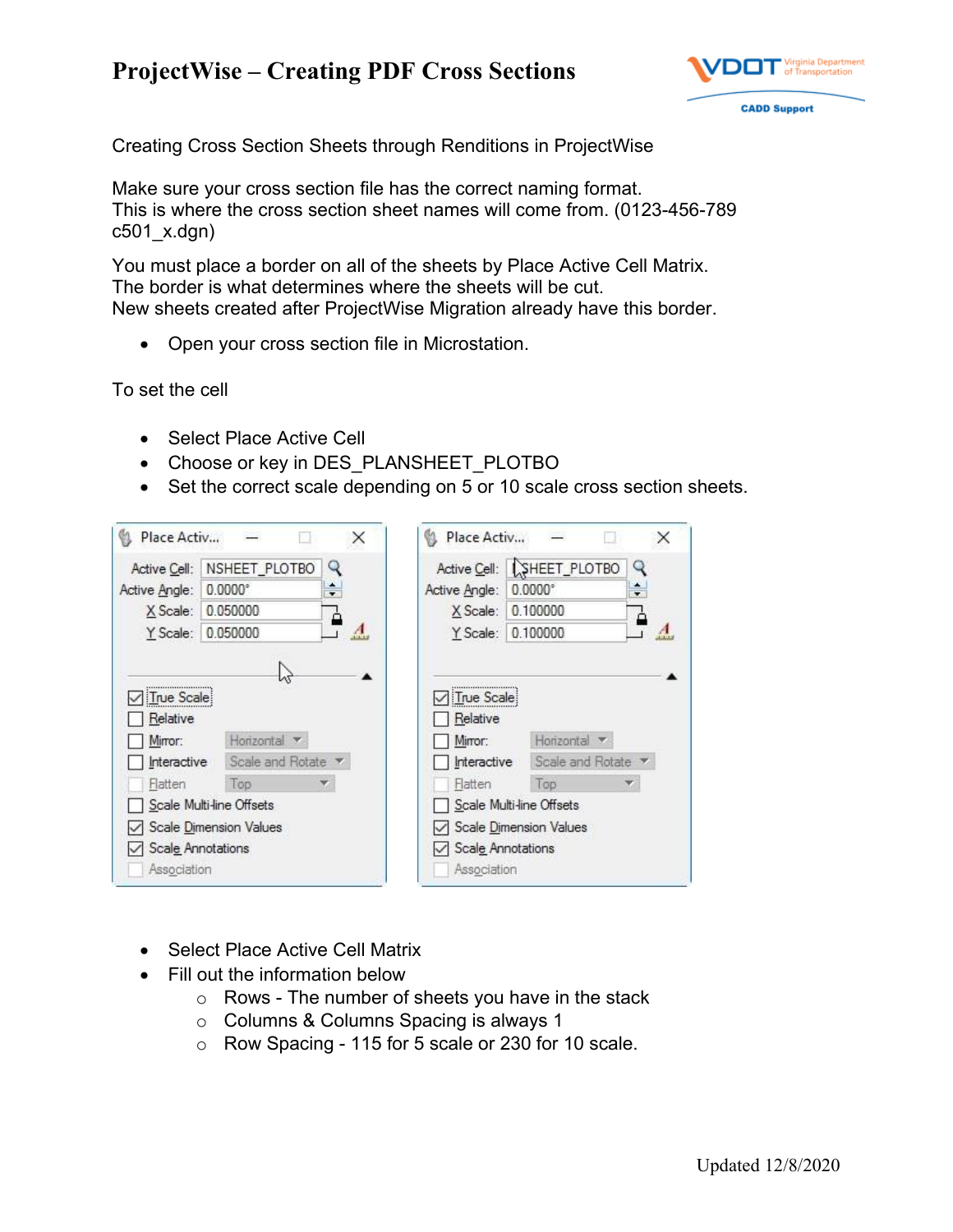## **ProjectWise – Creating PDF Cross Sections**



Place Active C...  $\Box$ × **County** Active Cell: EET\_PWPLOTBO  $\mathsf{Q}$ Rows: 8 Columns: 1 Row Spacings 115.0000 Column Spacing: 1.0000

| Place Active C         |  |
|------------------------|--|
| Active Cell: EF        |  |
| Rows: 8                |  |
| Columns: 1             |  |
| Row Spacing: 230.0000  |  |
| Column Spacing: 1.0000 |  |

- Snap to the bottom left hand corner of the first cross section sheet in the stack to place the cell array.
- Check the file back in to ProjectWise.

In ProjectWise

- Right click on file
- Select Create Renditions

For Cross Sections

- Fill out the box as shown below
- Click Submit
	- o Set the Profile for either Current Drawings or Plan File Room
	- o Set the Presentation for 5 or 10 scale Cross Sections.

| Profile:<br>VDOT_Current_Drawings |                                                    | $\checkmark$ |
|-----------------------------------|----------------------------------------------------|--------------|
| Profile Components                |                                                    | Less $\pm$   |
|                                   | Presentation: VDOT_5_Scale_Xsec                    | $\checkmark$ |
| Format:                           | PDF                                                |              |
|                                   | File name: VDOT_PDF_XSEC_Base_Name                 |              |
|                                   | Destination: VDOT_Current Drawings<br>$\checkmark$ |              |
| Folder:                           | Current Drawings<br>Browse                         |              |
|                                   | Send e-mail notification on completion             |              |